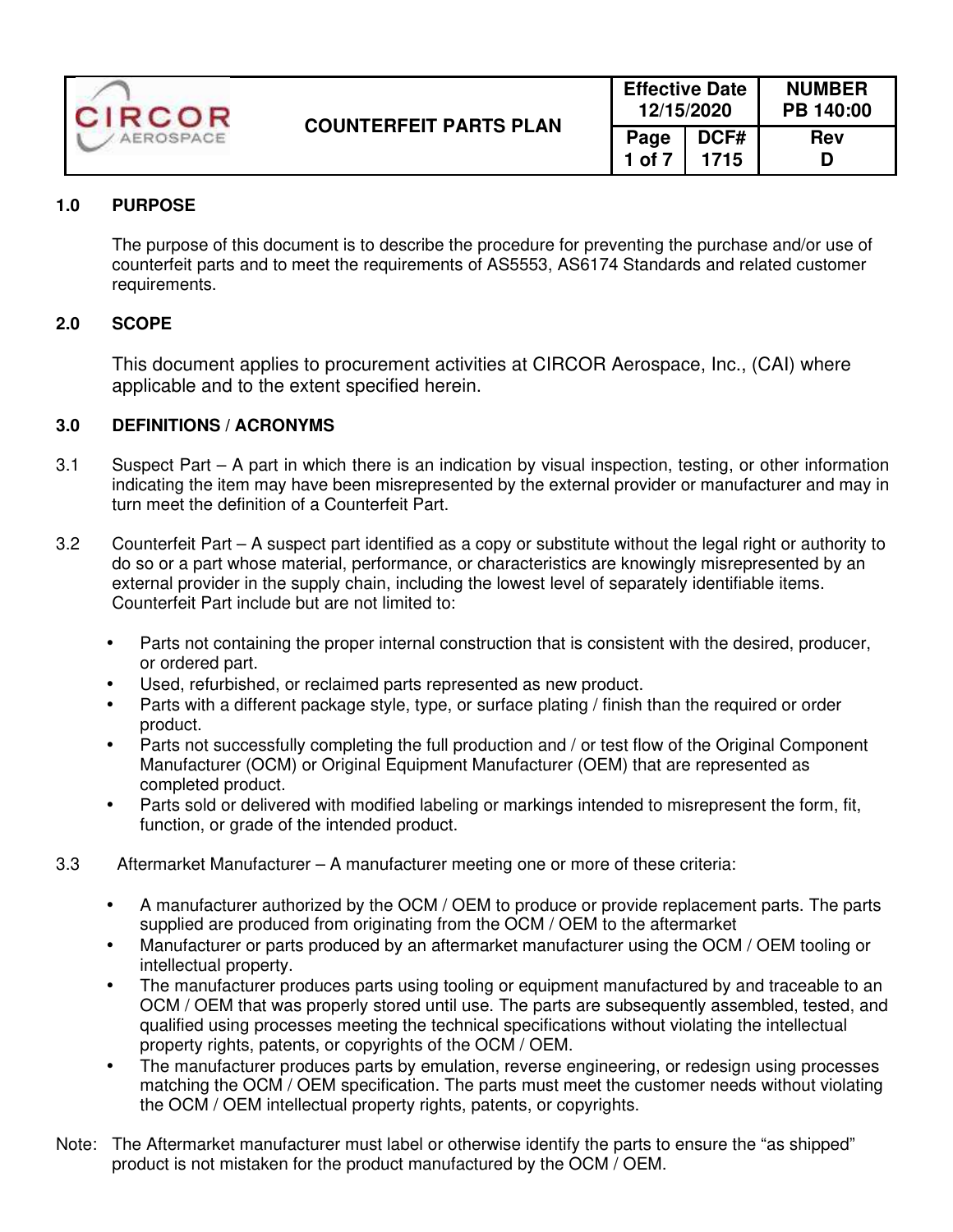

3.4 Approved Supplier – External providers who are formally assessed and determined to have a low risk of providing counterfeit product.

Approved Distributor – A distributor, approved by document from OEM/OCM, that provides OEM/OCM products to customer.

- 3.5 Authorized Supplier Aftermarket manufacturers and OCM / OEM authorized sources of supply for a specific part.
- 3.6 Broker In the independent distribution market, brokers are professionally referred to as an Independent Distributor.
- 3.7 Certificate of Conformance (C of C) A document provided by the external provider formally declaring the purchase order requirements are met. The document may include information relative to the manufacturer, distributor, Quantity, date code, inspection date that is signed by a responsible associate for the external provider.

 Certificate of Conformance and Supply Chain Traceability – A Certificate of Conformance required by certain military specifications which requires documented supply chain traceability from the Qualified Parts List/ Qualified Manufacturers List (QPL/QML) manufacturer through delivery to a government agency if the material is not procured directly from the approved manufacturer.

3.8 Used – Electrically charged parts pulled / removed from a previous application. Receiving and Receiving Inspection should be wary of nonstandard packaging, mixed lots, mixed dates, parts from various sites, scratches, bends, test dots, faded marking, chemical residue, or other signs of use. Used parts may be sold with a limited warranty. Programmable product may still contain partial or complete programming capability that may affect part functionality. Used parts marketed as such should be declared accordingly.

#### **4.0 RESPONSIBILITIES**

CAI is responsible for promptly replacing any counterfeit work delivered to a customer with genuine work acceptable to the customer that conforms to contract requirements, including the removal and replacement of such work. At a customers' request, CAI shall return any removed counterfeit parts to the customer in order that the customer may turn such parts over to its Government customer for further investigation.

- 4.1 Purchasing is responsible to procure the correct part using the applicable drawing, specification, description, or other information to meet the intended use.
	- 4.1.1 Purchasing shall specify on contracts and/or purchase orders for electrical/electronic parts per paragraph 5.7 the requirements for supply chain traceability. Identify the name and location of all supply chain intermediaries from part manufacturer to direct source of producer for seller. If supply chain traceability is unavailable, a documented risk assessment is required.
	- 4.1.2 Purchasing shall specify a written disclosure, at each individual quotation, as to whether the source is authorized/franchised for the electrical/electronic parts being quoted and whether the source is providing full manufacturer's warranty on the quoted parts.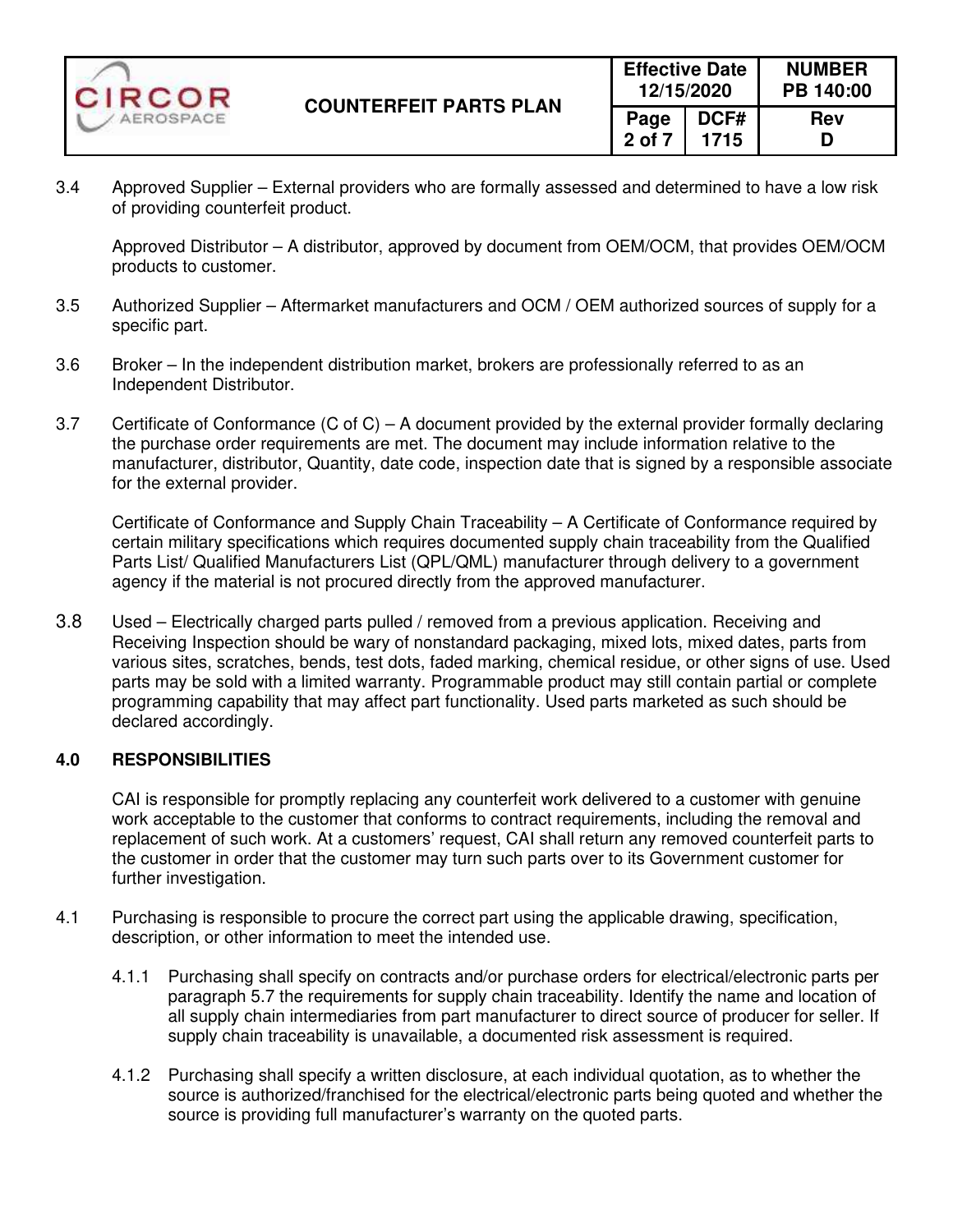| CIRCOR    | <b>COUNTERFEIT PARTS PLAN</b> | <b>Effective Date</b><br>12/15/2020 |              | <b>NUMBER</b><br>PB 140:00 |  |
|-----------|-------------------------------|-------------------------------------|--------------|----------------------------|--|
| AEROSPACE |                               | Page<br>3 of 7                      | DCF#<br>1715 | <b>Rev</b>                 |  |

- 4.1.3 Purchasing shall document counterfeit avoidance assessment criteria, assess potential electrical/electronic parts external providers for risk of receiving fraudulent/counterfeit parts and maintain records or external providers that have met the counterfeit avoidance assessment criteria.
- 4.1.4 Purchasing shall assure that approved/ongoing external providers are maintaining their counterfeit avoidance processes and practices.
- 4.2 Engineering is responsible to ensure the drawing, specification, process, or other description identifies the applicable type, class, style, part number, manufacturer, or other related information so the correct part or product is identified.
- 4.3 Material is responsible for the examination, selection, kitting, and/or identifying the parts to mitigate receipt and/or use of counterfeit parts.
- 4.4 Quality is responsible for inspecting parts to identify whether or not they are counterfeit and for ensuring parts delivered under contract are not and/or do not contain counterfeit parts.
- 4.5 The Director of Materials is responsible for maintaining the accuracy of this document and for the correct implementation of its key provisions.

### **5.0 PROCEDURE**

- 5.1 Planning, Engineering, and Purchasing shall assess the availability of original or authentic product in support of manufacturing. To reduce the risk associated with counterfeit parts lifetime buys, multiple supply sources, and part substitutions may be considered.
- 5.2 Purchasing shall examine a potential source of supply to assess the risk of receiving counterfeit parts. Assessment may be a check against the Approved Supplier List (ASL), survey, audit, product alert review, and a review of the external provider quality data to determine performance.
	- 5.2.1 Purchasing shall document a risk assessment and risk mitigation plan, specific to intended application, for each procurement other than from an OCM/OEM or authorized external provider.
	- 5.2.2 Purchasing shall document risk assessment for any external provider or subcontractor that does not maintain a documented counterfeit part control plan compliant to the AS5553 Standard. In the event the external provider or subcontractor cannot/will not provide a documented counterfeit part control plan, they will be considered for exclusion from providing parts.
- 5.3 Planning, Engineering, Quality and Purchasing shall assess and disposition supplied electrical or electronic parts that may be/are determined to be obsolete.
- 5.4 Supplier Quality shall identify on the ASL (via the PB checklist) any external provider that is a CAI unapproved independent distributor or part broker which cannot be used for military or Government purchases.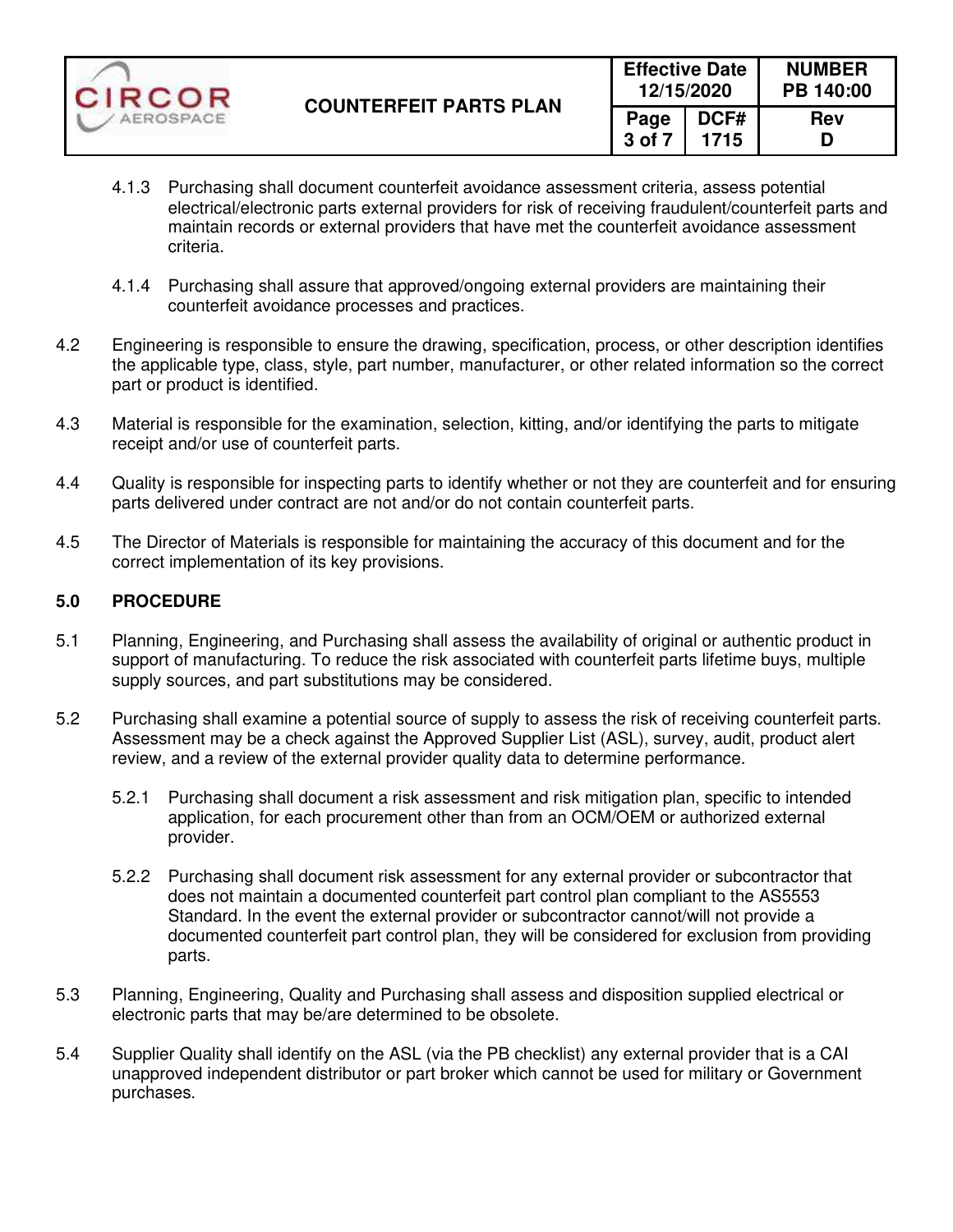

5.5 Purchasing may not buy any electrical, electronic and electro-mechanical parts from other than the OCM / OEM or their approved/franchised distributor.

**Note**: Some customers maintain a list of external providers, OEMs, and other approved sources for component parts.

- 5.6 Supplier Quality shall assure sources of supply maintain effective process controls to mitigate the risk of supplying counterfeit parts. Such assurance may be a survey, audit, product alert review, or a CAI review of the external provider quality data to verify performance.
- 5.7 Purchasing shall specify that the OCM / OEM or aftermarket manufacturer provide traceability requirements (identify the name / location of all supply chain intermediaries from the part manufacturer to the direct source of the product to the seller) when required.

5.7.1 At a minimum, a certificate of conformance and acquisition traceability is required back to OCM/OEM. These certification requirements must be clearly identified on purchase document as deliverable data.

5.8 Product with electronic components destined for Government or military use require a manufacturer certification referencing the applicable specification. Electronic components destined for commercial or industrial use may not require the same level of certification or traceability requirements.

5.8.1 Electronic component requirements for the product may be identified from a review of the customer purchase order, specification, or flowdown requirements. It is always prudent for purchasing to request certification and traceability data as a deliverable item.

- 5.9 Purchasing must both identify customer flowdown requirements and then flowdown the applicable Counterfeit Parts requirements including PB 140:00 to the external provider or subcontractor.
- 5.10 The purchase document must specify the applicable requirements of the Counterfeit Part Procedure to the external provider to minimize the risk of receiving counterfeit parts.

5.10.1 In order to minimize the risk of procuring counterfeit parts the purchasing document language should include requirements to ensure conforming, original, and authentic parts are provided.

5.10.2 The purchasing document may list certification or traceability requirements, test and / or inspection results, external provider Quality System requirement, a statement of financial responsibility, the length of obligation, and any penalties associated with fraud.

5.11 Receiving inspection Personnel processing electrical, electronic and electro-mechanical parts per MAT-03 shall examine them to ensure they detect or identify suspect or counterfeit parts prior to acceptance per AS5553 for documentation and packaging, then visually inspect parts per general and detailed criteria. Inspection may include testing. Suspected or determined counterfeit parts shall be documented as nonconforming per QAL-08 and be segregated to the Quality Clinic.

 5.11.1 Personnel processing suspect or counterfeit electrical, electronic and electro-mechanical parts, identified after initial acceptance, shall document them as nonconforming per QAL-08 and segregate them to the Quality Clinic.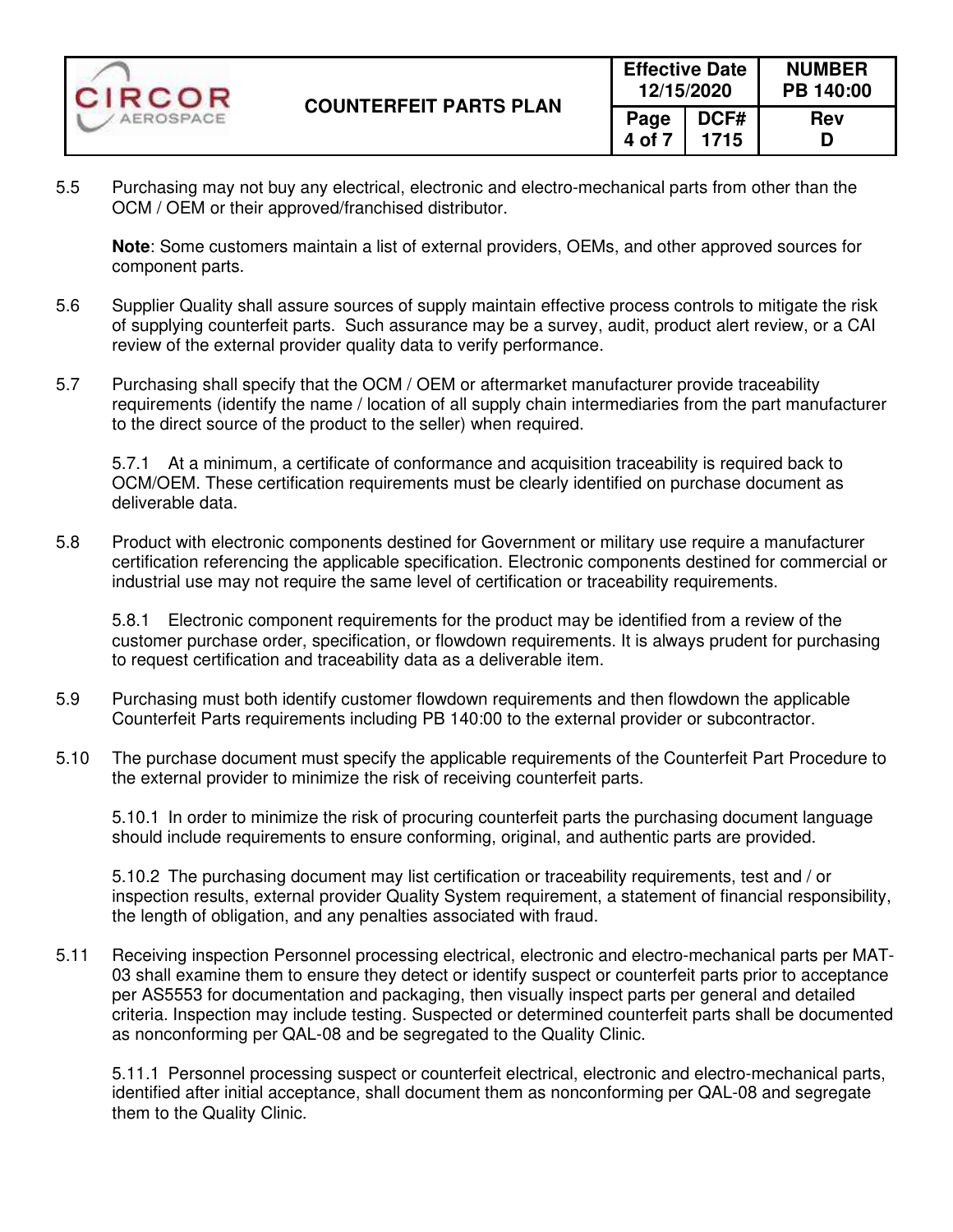| CIRCOR    | <b>COUNTERFEIT PARTS PLAN</b> | <b>Effective Date</b><br>12/15/2020 |              | <b>NUMBER</b><br>PB 140:00 |  |
|-----------|-------------------------------|-------------------------------------|--------------|----------------------------|--|
| AEROSPACE |                               | Page<br>5 of 7                      | DCF#<br>1715 | <b>Rev</b><br>D            |  |

5.11.2 Suspect or counterfeit parts shall be held in the Quality Clinic until a final disposition of nonconforming electrical, electronic and electro-mechanical parts is completed.

5.11.3 A corrective action for the counterfeit parts shall be issued and processed per QAL-12.

- 5.12 When an investigation determines that suspect electrical, electronic and electro-mechanical parts are not counterfeit, the nonconforming material may be dispositioned as "Acceptable". Record, on the nonconformance document(s), all test and inspection results, investigation team determinations and any team decisions that support the "acceptable" conclusion, as a record of due diligence and/or evaluation activities performed during investigation.
- 5.13 As applicable, purchasing and Supplier Quality shall disposition suspect parts as "Return to Vendor". Supplier Quality shall disposition counterfeit parts as "Scrap" or "provide to government".
- 5.14 Supplier Quality shall issue a corrective action to external provider.
- 5.15 All documented and verified occurrences of counterfeit parts must be reported to Management. Using the documented details related to the counterfeit part detection, Management determines if the legal department must become involved to properly and legally address receipt of the counterfeit part with the supplier.
- 5.16 Management is responsible to determine how the counterfeit part occurrence is reported internally, to customers, to the Government, the Government Cooperative (GIDEP), other industry reporting programs (ERAI), and the criminal authorities.

#### **6.0 Non-COTS Parts Requirements**

- 6.1 Distributors that supply Non-COTS parts, like fasteners, nuts, washers, springs, o-rings, inserts and pins shall have a certification from the CCM / OEM and the certification shall be delivered with each lot.
- 6.2 Purchasing may procure Non-COTS parts from an independent distributor or part broker **only** when authorized by the customer or as a last resort.

6.2.1 Prior to buying Non-COTS parts from these sources as a last resort, Purchasing shall review and obtain approval of any proposed purchase from the Director of Materials or the Director of Quality Assurance for any of these from any such source.

6.2.2 Purchasing shall contact Quality Assurance for determination if the customer must be contacted and / or their approval in writing is required prior to completing the procurement. When applicable, the written approval will be so obtained and filed with the associated purchasing records in accordance with QAL-02.

6.2.3 Receiving shall perform verification of received electronic, electrical, and electromechanical material or product per AS6174, Figure E1.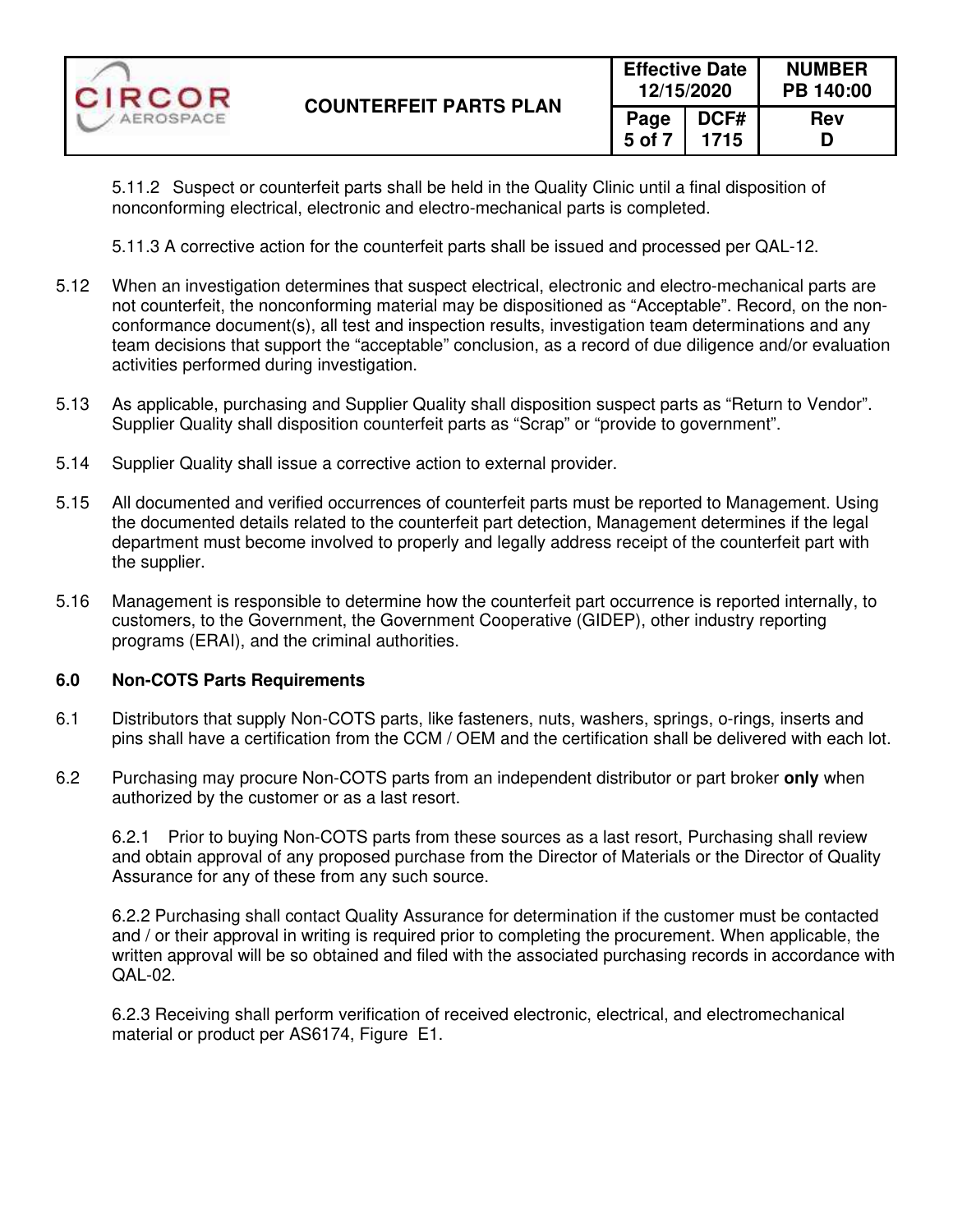| CIRCOR    | <b>COUNTERFEIT PARTS PLAN</b> | <b>Effective Date</b><br>12/15/2020 |              | <b>NUMBER</b><br>PB 140:00 |  |
|-----------|-------------------------------|-------------------------------------|--------------|----------------------------|--|
| AEROSPACE |                               | Page<br>6 of 7                      | DCF#<br>1715 | <b>Rev</b><br>D            |  |

### **7.0 Raw Material Verification Testing**

- 7.1 Circor Aerospace external providers are required to supply Validation of material per quality clauses Q03, Q03A, Q03B and Q41 in regard to Mill Certifications/Test results. These documents are supplied by either a direct source purchase from the mill or indirect purchase from Distributers. This encompasses all types of raw material.
- 7.2 Corona Facility: In addition to the requirements stated in 7.1 suppliers of items fabricated from raw materials, per AS9100 8.4.2 section D, are required to randomly test raw material purchases and verify that supplied material meets all specification requirements. These test samples must be cut from the actual purchased material are to be sent to an independent accredited Laboratory for Mechanical and Chemical testing. You will need to request a report showing the results of the testing. The required frequency is as follows:
	- 1 test sample per year, per direct material source (Mill) purchase.
	- 5 test samples per year, per direct material source (distributors) purchase.
	- 1 sample per year, per process type. Ex: Plating, heat treat, protective coating, etc.
- 7.3 Corona Facility: The supplier will review the test results and verify that the results meet the provided mill certification results in addition to material specification requirements. The supplier will keep these reports on file/in a log and available for immediate review upon request from Circor Aerospace, Inc.

 7.3.1 If the test results do not confirm the material tested meets the specification, stop all work on this material and notify Circor Supplier Quality immediately for disposition.

#### **8.0 REFERENCES**

8.1 Parent Documents

| AS5553   | Counterfeit Electronic Parts, Avoidance, Detection, Mitigation, and Disposition |
|----------|---------------------------------------------------------------------------------|
| AS6174   | Counterfeit Material, Assuring Acquisition of Authentic and Conforming Material |
| Apend.QX | Lockheed Martin Supplier Quality Requirements (Paragraph 1.4)                   |
| SQAR     | Northrop Grumman Paragraph 3.11 (Quality Clause 40)                             |
| H900     | Boeing Purchase Order Clause (item #25)                                         |

### 8.2 Related Documents

- AS9100 Quality Systems-Aerospace- Model for Quality Assurance in Design, Development, Production, Installation and Servicing
- ISO9001 Quality Management Systems Requirements
- MAT-03 Receiving Inspection
- QM01 Quality System Manual (QSM)
- QAL-02 Control of Quality Records
- QAL-08 Control of Nonconforming Product
- QAL-12 Corrective Action Process
- QAL-15 Quality Clinic